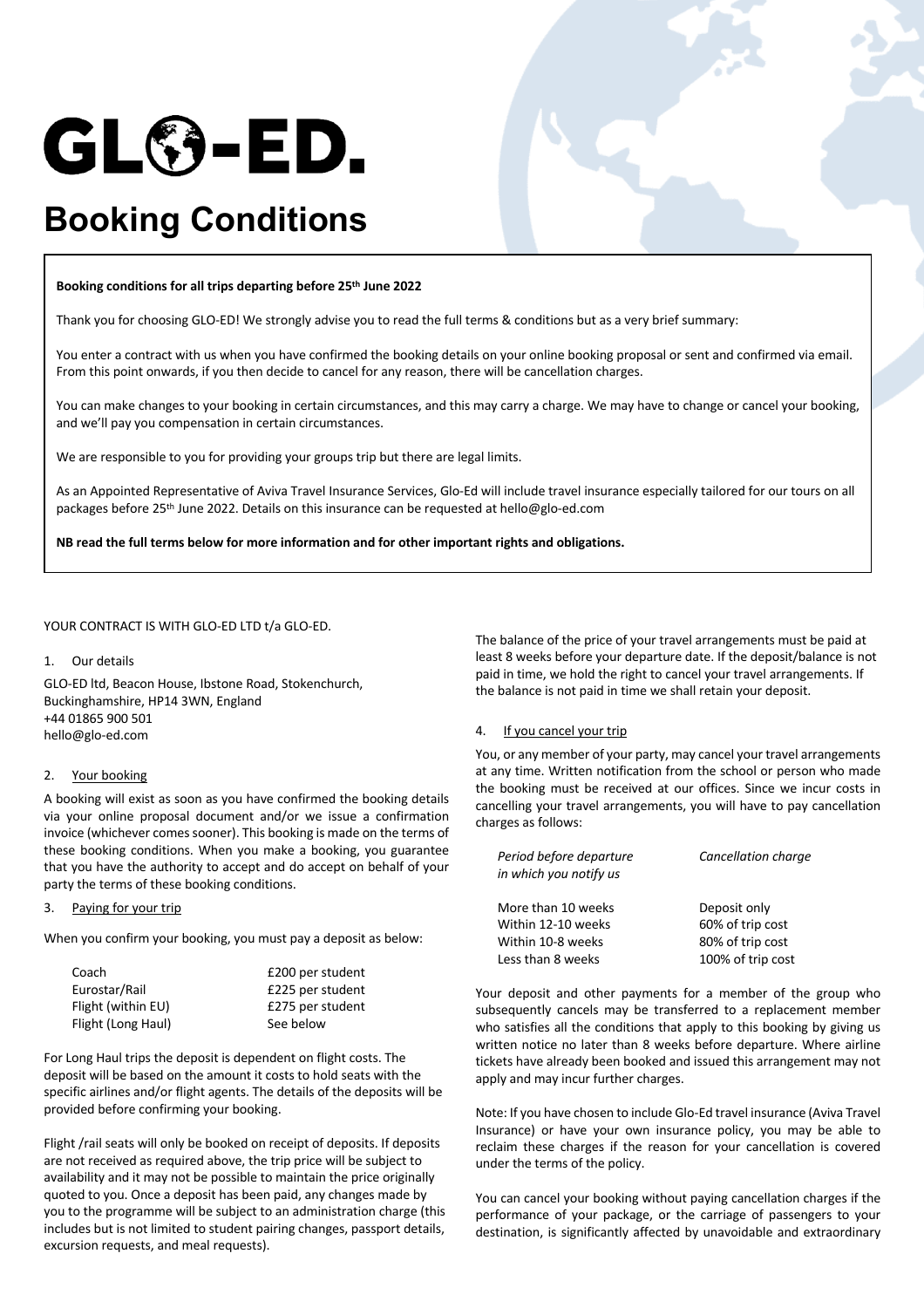circumstances. In such circumstances, we will arrange for your booking to be terminated and for you to receive a full refund. We will observe advice provided by the UK Foreign & Commonwealth Office.

*Unavoidable and extraordinary circumstances means a situation beyond our control, the consequences of which could not have been avoided even if all reasonable measures had been taken.*

## 5. If You Change Your Booking

If, after our confirmation invoice has been issued, you wish to change your travel arrangements in any way, for example your chosen departure date or accommodation, we will do our utmost to make these changes, but it may not always be possible. Any request for changes to be made must be in writing from the school or person who made the booking. You will be asked to pay an administration charge of £50 for each amendment, and any further cost we incur in making this alteration. You should be aware that these costs could increase the closer to the departure date that changes are made and you should contact us as soon as possible. Note: Certain travel arrangements (e.g. Apex Tickets) may not be changeable after a reservation has been made and any alteration request could incur a cancellation charge of up to 100% of that part of the arrangements.

# 6. If we cancel your booking

As we plan your trip arrangements many months in advance, we may occasionally have to make changes or cancel your booking and we reserve the right to do so at any time. We will not cancel your travel arrangements less than 30 days before your departure date, except for unavoidable and extraordinary circumstances, failure by you to pay the final balance, or because the minimum number required for the package to go ahead hasn't been reached<sup>1</sup>.

*The minimum number required will be provided to you with you online booking proposal1.* 

If your trip is cancelled, you can either have a refund of all monies paid or accept an alternative trip of comparable standard from us if we offer one (we will refund any price difference if the alternative is of a lower value).

In the event a refund is paid to you, we will:

- 1. provide a full refund of your travel insurance premiums if you paid them to us and can show that you are unable to transfer or reuse your policy.
- 2. pay compensation as detailed below except where the cancellation is due to unavoidable and extraordinary circumstances (see definition above).

Period before departure in More than 14 days E5.00 per person 14 days or less E10.00 per person

which we notify you **Amount you will receive from us** 

This does not exclude you from claiming more if entitled to do so.

## If we change your booking

## (a) Changes to the price

We can change your trip price after you've booked, only in certain circumstances:

Changes in the price of the carriage of passengers resulting from changes to the cost of fuel or other power sources, the level of taxes or fees imposed by third parties including tourist taxes, landing taxes or embarkation or disembarkation fees at ports and airports, or exchange rates mean that the price of your travel arrangements may change after you have booked. However, there will be no change within 20 days of your departure.

We will absorb and you will not be charged for any increase equivalent to 2% of the price of your travel arrangements, which excludes insurance premiums and any amendment charges. You will be charged for the amount over and above that. If this results in an increase equivalent to more than 8% of the price of your travel arrangements, you will have the option of accepting a change to another trip if we are able to offer one (we will refund any price difference if the alternative is of a lower value), or cancelling and receiving a full refund of all monies paid, except for any amendment charges.

Should you decide to cancel: 1) you must do so within 14 days from the date on your final invoice 2) We will provide a refund of insurance premiums paid to us if you can show that you are unable to transfer or reuse your policy.

## (b) Changes other than the price

It is a term of your booking that we are able to make changes to any aspect of your booking. If the change is insignificant, we will ensure that you are notified about it. Examples of insignificant changes include alteration of your outward/return flights by less than 12 hours, changes to aircraft type, change of accommodation to another of the same or higher standard, changes of carriers.

If we are constrained by circumstances beyond our control to alter significantly any of the main characteristics of the travel services that make up your package you will have the rights set out below.

- We will contact you as soon as reasonably possible and you will have the choice of accepting the change or having a refund of all monies paid. You can also accept an alternative trip, where we offer one (we will refund any price difference if the alternative is of a lower value). We will tell you the procedure for making your choice. Please read any notification of changes carefully and respond promptly as if you do not respond to us within the timescale given your booking may be cancelled.
- If you choose to accept a refund:
	- 1. we will provide a full refund of your travel insurance premiums if you paid them to us and can show that you are unable to transfer or reuse your policy.
	- 2. we will pay compensation as detailed below except where the significant change is due to unavoidable and extraordinary circumstances.

The compensation does not exclude you from claiming more if entitled to do so.

Period before departure in which we notify you and amount you will receive from us

More than 14 days E5.00 per person 14 days or less E10.00 per person

Host families - Because of the complex arrangements relating to this type of educational tour and the large number of host families used, some changes are possible but generally are minor and not subject to compensation according to the above scale.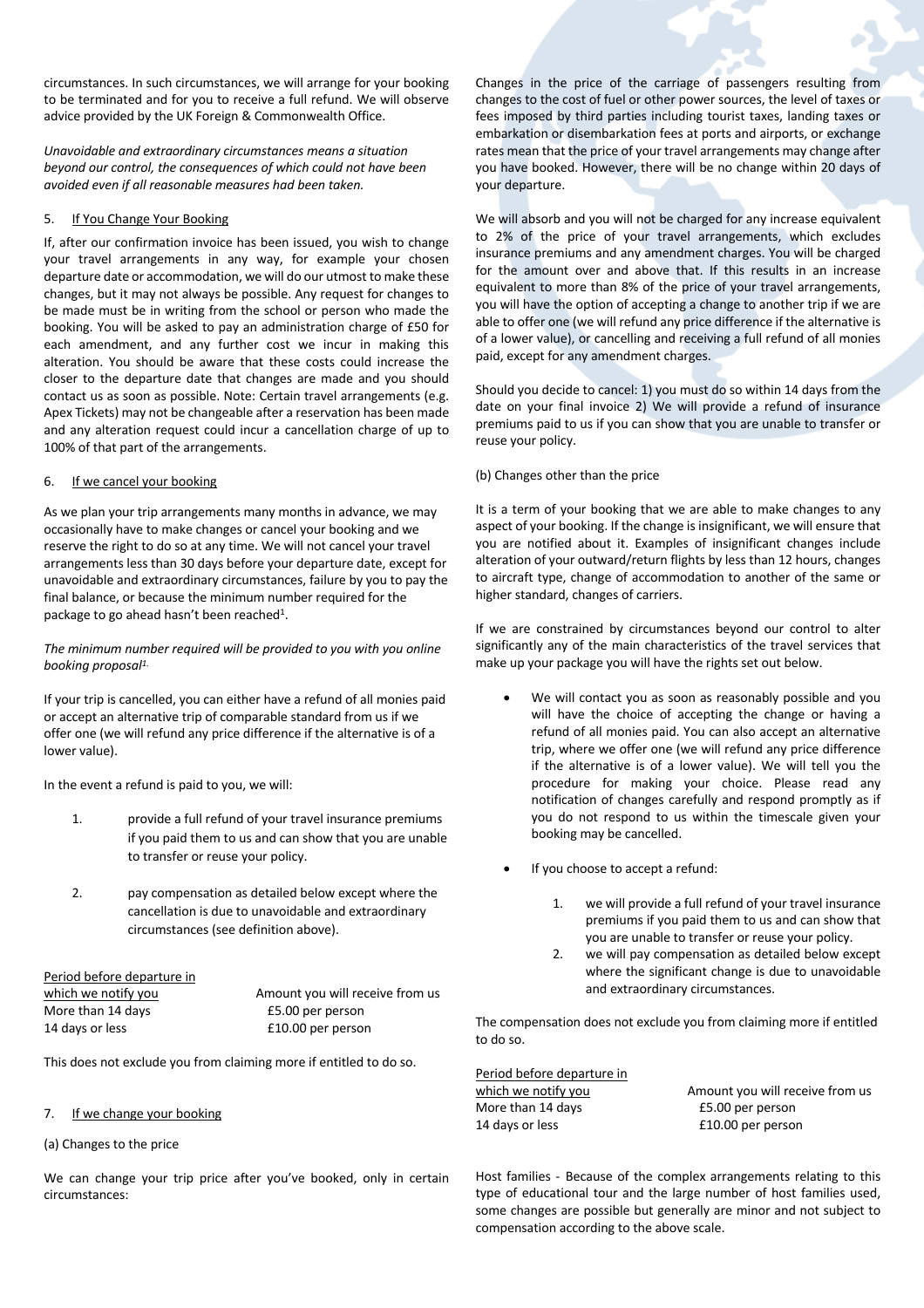#### 8. Our Liability to You

You must inform us without undue delay of any failure to perform or improper performance of the travel services included in this package. If any of the travel services included in your package are not performed in accordance with the contract, or are improperly performed, by us or the travel service suppliers, and this has affected the enjoyment of your travel arrangements, you may be entitled to an appropriate price reduction or compensation or both. We will not be liable where any failure to perform or improper performance of the travel services is due to: you or another member of your party; or a third party unconnected with the provision of the travel services in the package and is unforeseeable or unavoidable; or unavoidable and extraordinary circumstances, which means a situation beyond our control, the consequences of which could not have been avoided even if all reasonable measures had been taken.

Our liability, except in cases involving death, injury or illness, shall be limited to a maximum of three times the cost of your travel arrangements. Our liability will also be limited in accordance with and/or in an identical manner to

a) The contractual terms of the companies that provide the travel services that make up your package. These terms are incorporated into this booking; and

b) Any relevant international convention, for example the Montreal Convention in respect of travel by air, the Athens Convention in respect of travel by sea, the Berne Convention in respect of travel by rail and the Paris Convention in respect of the provision of accommodation, which limit the amount of and conditions under which compensation can be claimed for death, injury, delay to passengers and loss, damage and delay to luggage. We are to be regarded as having all benefit of any limitation of the extent of or the conditions under which compensation is to be paid under these or any conventions.

You can ask for copies of the travel service contractual terms, or the international conventions by emailing hello@glo-ed.com. Under EU law (Regulation 261/2004) you have rights in some circumstances to refunds and/or compensation from your airline in cases of denied boarding, cancellation or delay to flights. Full details will be publicised at EU airports and available from airlines. However, reimbursement in such cases will not automatically entitle you to a refund of your trip cost from us. Your right to a refund and/or compensation from us is set out in these booking conditions. If any payments to you are due from us, any payment made to you by the airline or any other service provider will be deducted.

If it is impossible to ensure your return as scheduled due to unavoidable and extraordinary circumstances, we will bear the cost of necessary accommodation, if possible of equivalent category, for a maximum of three nights. The limit doesn't apply to persons with reduced mobility and any person accompanying them, pregnant women and unaccompanied minors, or persons in need of specific medical assistance, provided that you notified us of these needs at least 48 hours before the start of your trip.

NB this entire clause 8 does not apply to any separate contracts that you may enter into for excursions or activities whilst on the trip.

## 9. Travel insurance

As an Appointed Representative of Aviva Travel Insurance Services, Glo-Ed will include travel insurance especially tailored for our tours on all packages before 25th June 2022. Details on this insurance can be requested at hello@glo-ed.com

#### 10. Complaints

If you have a complaint about any of the services included in your trip, please inform the relevant supplier (e.g. Local Organiser, hotel Manager) and our resort representative immediately who will endeavour to put things right. This information can be found under 'contacts' on the final travel details document. If your complaint is not resolved locally, please contact the Glo-Ed office (+44 01865 900 501) or the 24 hour emergency number +44 (0) 7718 651221.

If the complaint is still unresolved, please follow this up within 28 days of your return home by writing to Glo-Ed, 13 Upper High Street, Thame, England, OX9 3ER, giving your booking reference and all other relevant information. Please keep your letter concise and to the point. It is strongly recommended that you communicate any complaint to the supplier of the services during your stay as well as to our representative without delay. If you fail to follow this simple procedure we will have been deprived of the opportunity to investigate and rectify your complaint whilst you were in resort and this may affect your rights under this contract.

#### 11. Additional assistance

If you're in difficulty whilst on the trip and ask us to help we will provide appropriate assistance, in particular by providing information on health services, local authorities and consular assistance; and helping you to find alternative arrangements and any necessary phone calls/emails. You must pay any costs we incur, if the difficulty is your fault.

#### 12. Passport, Visa and Immigration Requirements

Your specific passport and visa requirements, and other immigration requirements are your responsibility and you should confirm these with the relevant Embassies and/or Consulates. We do not accept any responsibility if you cannot travel because you have not complied with any passport, visa or immigration requirements.

For general visa, passport & health information, please visit https://www.gov.uk/foreign-travel-advice or https://www.thevisamachine.com/

#### 13. Covid testing

Specific covid testing requirements vary on destination. Documentation may differ on your outbound and inbound journey. Documentation and testing requirements are your responsibility. Any expense for testing must be covered by the group. Glo-Ed can provide guidance on covid testing requirements, but do not accept any responsibility if incorrect testing arrangements have been made by the group.

For updated entry and testing requirements, please visit:

- https://www.gov.uk/foreign-travel-advice
- https://apply.joinsherpa.com/travel-
- restrictions?affiliateId=sherpa&language=en-US

## 14. Excursions

Excursions or other tours that you may choose to book or pay for whilst you are on trip are not part of your package provided by us. For any excursion or other tour that you book, your contract will be with the operator of the excursion or tour and not with us. We are not responsible for the provision of the excursion or tour or for anything that happens during the course of its provision by the operator.

#### 15. Travel Agents

Monies you pay to the travel agent in respect of trips that include flights are held by him on behalf and for the benefit of the Trustees of the Air Travel Trust at all times. This is subject to the agent's obligation to pay it to us for so long as we do not fail. If we fail, any money held at that time by the agent, or subsequently accepted from you by him, is and continues to be held on behalf of and for the benefit of the Trustees of the Air Travel Trust without any obligation to pay that money to us.

However, monies you pay to the travel agent in respect of trips that don't include flights are held by him on our behalf at all times.